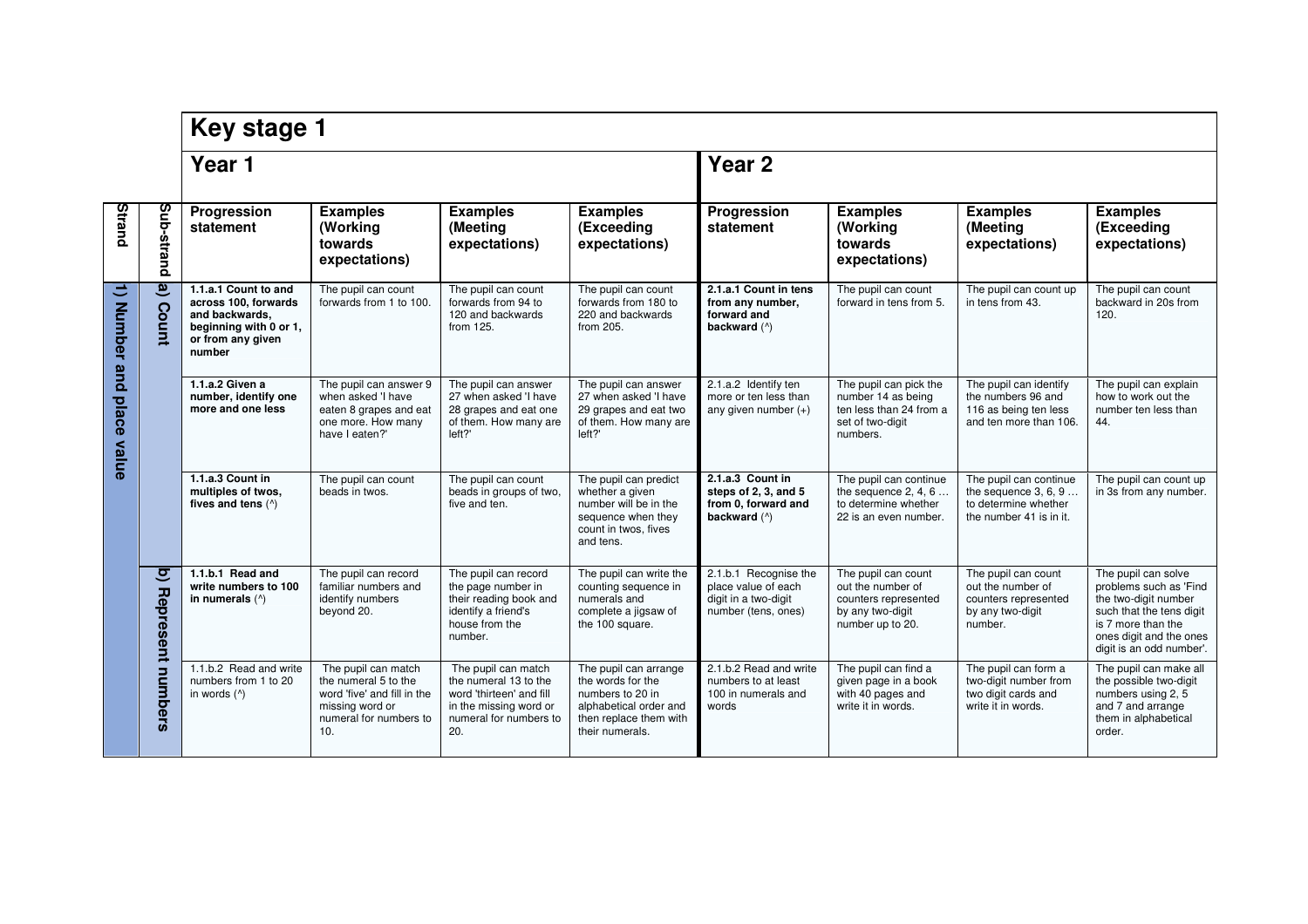|                                                | 1.1.b.3 Identify and<br>represent numbers<br>using objects and<br>pictorial<br>representations<br>including the number<br>line $(^{\wedge})$ | The pupil can make<br>numbers below ten<br>using manipulatives.                                                                                                                                       | The pupil can place<br>numbers on an empty<br>number line.                                                                                                                                                                                                               | The pupil can<br>represent and<br>recognise numbers<br>from a wide variety of<br>representations.                                                                                                                                                                                                                                  | 2.1.b.3 Identify,<br>represent and estimate<br>numbers to 100 using<br>different<br>representations,<br>including the number<br>line, and partitioning in<br>different ways $(+)$ | The pupil can partition<br>54 as $50 + 4$ and show<br>this using at least one<br>type of manipulative.                                                                                                                                    | The pupil can partition<br>54 as $50 + 4$ and $40 +$<br>14 and $52 + 2$ .<br>showing these on a<br>number line and using<br>concrete objects.                                                                            | The pupil can find<br>partitions of 54 and<br>relate them to addition<br>and subtraction.<br>choosing the most<br>efficient partition for a<br>particular mental<br>calculation, justifying<br>their choice.                                             |
|------------------------------------------------|----------------------------------------------------------------------------------------------------------------------------------------------|-------------------------------------------------------------------------------------------------------------------------------------------------------------------------------------------------------|--------------------------------------------------------------------------------------------------------------------------------------------------------------------------------------------------------------------------------------------------------------------------|------------------------------------------------------------------------------------------------------------------------------------------------------------------------------------------------------------------------------------------------------------------------------------------------------------------------------------|-----------------------------------------------------------------------------------------------------------------------------------------------------------------------------------|-------------------------------------------------------------------------------------------------------------------------------------------------------------------------------------------------------------------------------------------|--------------------------------------------------------------------------------------------------------------------------------------------------------------------------------------------------------------------------|----------------------------------------------------------------------------------------------------------------------------------------------------------------------------------------------------------------------------------------------------------|
| ್ರ<br>Order<br>pue<br>compare                  | 1.1.c.1 Use the<br>language of: equal to,<br>more than, less than<br>(fewer), most, least (^)                                                | The pupil can identify<br>the largest or smallest<br>of a set of numbers<br>below ten and<br>compare two of them.<br>saying which is<br>smaller. They use the<br>language of 'first' and<br>'second'. | The pupil can compare<br>three numbers using<br>sets of counters.<br>making statements<br>such as 12 is more<br>than $5:27$ is the<br>number with the most<br>counters; 5 is fewer<br>counters than 12. They<br>use the language of<br>'first', 'second' and<br>'third'. | The pupil can sort sets<br>of objects (or pictures<br>of them on cards)<br>using a Venn diagram<br>labelled 'smaller than<br>or equal to 12' and<br>'greater than or equal<br>to 12', correctly<br>identifying the cards<br>which belong to both<br>sets. They use the<br>language of ordinal<br>numbers up to ninth<br>and tenth. | 2.1.c.1 Compare and<br>order numbers from<br>0 up to 100; use $<,>$<br>and $=$ signs                                                                                              | The pupil can choose<br>the larger number out<br>of 28 and 64 and place<br>the correct sign $(<$ or<br>>) between 8 and 32.                                                                                                               | The pupil can order the<br>numbers 13, 31, 3 and<br>30 and place the<br>correct sign $(<, >$ or $=$ )<br>in statements such as<br>between 34 and 17<br>and between 45 and<br>$34 + 11$ .                                 | The pupil can solve<br>problems involving<br>ordering numbers in<br>the context of<br>measures and solve<br>missing number<br>problems such as '1 +<br>$36 < 73$ , what values<br>could I have?'                                                         |
| ٩<br><u>problems</u><br><b>Solve</b><br>number | 1.1.d.1 Solve number<br>problems with number<br>and place value from<br>the Year 1 curriculum<br>$(+)$                                       | The pupil can solve<br>problems such as<br>'There are three<br>people on the bus.<br>One more gets on,<br>how many are on the<br>bus now?', with<br>supporting equipment.                             | The pupil can solve<br>problems such as<br>'There are five birds in<br>a nest. One flies off,<br>how many are left?'                                                                                                                                                     | The pupil can solve<br>problems such as 'I am<br>thinking of a number. It<br>is greater than seven<br>and smaller than ten. I<br>don't say it when I<br>count in multiples of<br>two. What is my<br>number?'                                                                                                                       | 2.1.d.1 Solve number<br>problems with<br>number facts and<br>place value from the<br>Year 2 curriculum $(+)$                                                                      | The pupil can solve<br>problems such as 'I<br>have two cards. One<br>shows the digit 2 and<br>the other shows the<br>digit 5. What is the<br>largest two-digit<br>number I can make by<br>putting them side by<br>side?', with prompting. | The pupil can solve<br>problems such as 'I<br>have two cards. One<br>shows the digit 4 and<br>the other shows the<br>digit 8. What is the<br>largest two-digit<br>number I can make by<br>putting them side by<br>side?' | The pupil can make up<br>problems such as 'I<br>have two cards. One<br>shows the digit 4 and<br>the other shows the<br>digit 7. What is the<br>largest two-digit<br>number I can make by<br>putting them side by<br>side?', and justify their<br>answer. |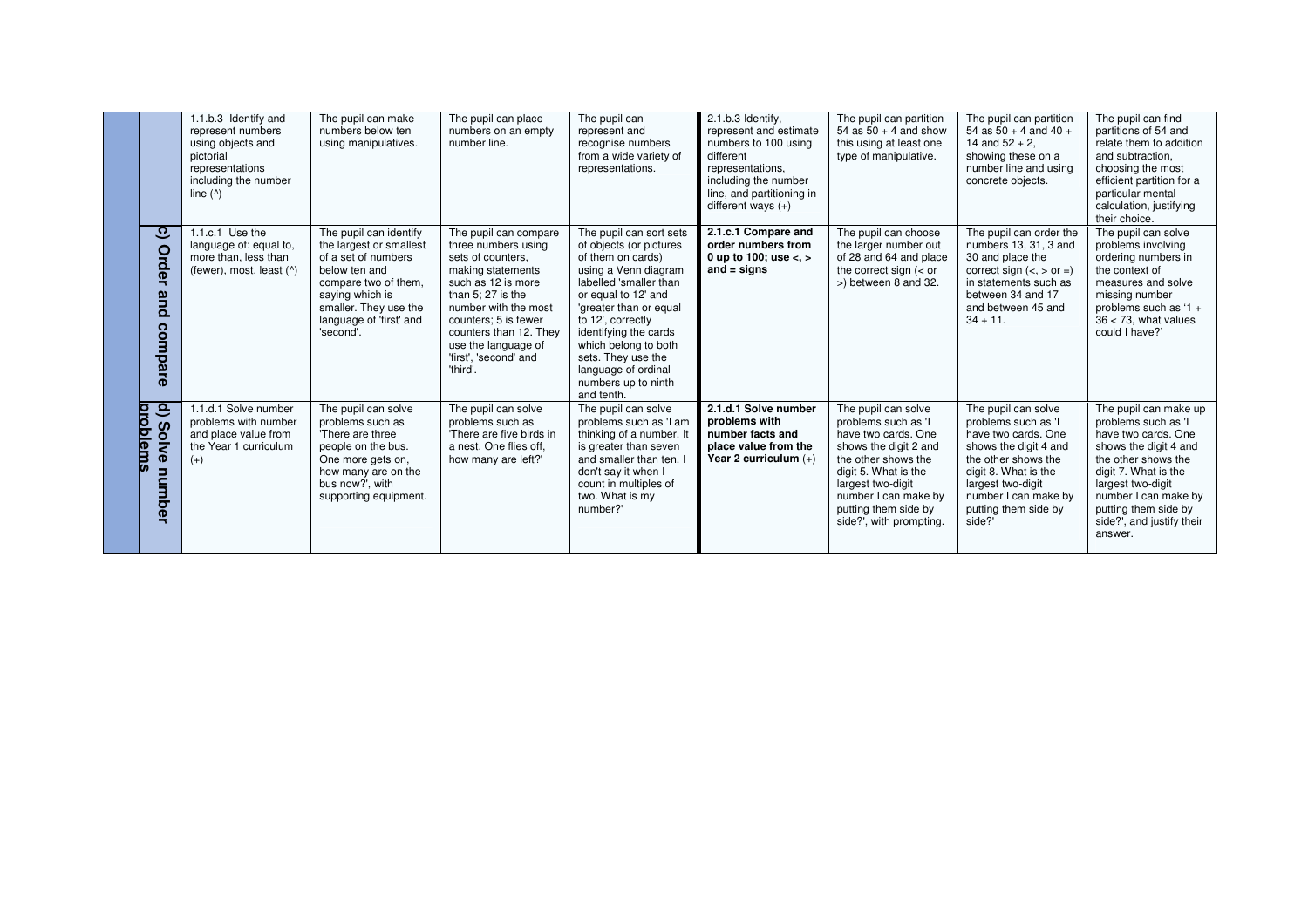|                               |                               | Lower key stage 2                                                                                              |                                                                                              |                                                                                                                                                                                                         |                                                                                                                                                                                                     |                                                                                                                                                                  |                                                                                                                                     |                                                                                                                                                                                                                             |                                                                                                                                                                                                         |  |  |
|-------------------------------|-------------------------------|----------------------------------------------------------------------------------------------------------------|----------------------------------------------------------------------------------------------|---------------------------------------------------------------------------------------------------------------------------------------------------------------------------------------------------------|-----------------------------------------------------------------------------------------------------------------------------------------------------------------------------------------------------|------------------------------------------------------------------------------------------------------------------------------------------------------------------|-------------------------------------------------------------------------------------------------------------------------------------|-----------------------------------------------------------------------------------------------------------------------------------------------------------------------------------------------------------------------------|---------------------------------------------------------------------------------------------------------------------------------------------------------------------------------------------------------|--|--|
|                               |                               | Year <sub>3</sub>                                                                                              |                                                                                              |                                                                                                                                                                                                         |                                                                                                                                                                                                     |                                                                                                                                                                  | Year 4                                                                                                                              |                                                                                                                                                                                                                             |                                                                                                                                                                                                         |  |  |
| Strand                        | bup-strand                    | Progression<br>statement                                                                                       | <b>Examples</b><br>(Working<br>towards<br>expectations)                                      | <b>Examples</b><br>(Meeting<br>expectations)                                                                                                                                                            | <b>Examples</b><br>(Exceeding<br>expectations)                                                                                                                                                      | Progression<br>statement                                                                                                                                         | <b>Examples</b><br>(Working<br>towards<br>expectations)                                                                             | <b>Examples</b><br>(Meeting<br>expectations)                                                                                                                                                                                | <b>Examples</b><br>(Exceeding<br>expectations)                                                                                                                                                          |  |  |
| $\mathbf{u}$<br>Number<br>and | ತಿ<br><b>Count</b>            | 3.1.a.1 Count from 0<br>in multiples of 100<br>$($ <sup><math>\wedge</math></sup> )                            | The pupil can chant<br>the sequence 100.<br>200, 300                                         | The pupil can chant<br>the sequence 200,<br>400.600                                                                                                                                                     | The pupil can count<br>up to identify numbers<br>that occur in both the<br>sequence of 200s and<br>the sequence of 300s.                                                                            | 4.1.a.1 Count in<br>multiples of 1000;<br>count backwards<br>through zero to<br>include negative<br>numbers (^)                                                  | The pupil can chant<br>the sequence 1000,<br>2000, 3000  and 3.<br>2, 1, 0, $-1$ , with<br>prompting.                               | The pupil can chant<br>the sequence 3000,<br>6000, 9000, 12,000<br>and 2, 1, 0, $-1$ , $-2$                                                                                                                                 | The pupil can count<br>backwards in<br>thousands from 2500<br>to include negative<br>numbers.                                                                                                           |  |  |
| place<br>value                |                               | 3.1.a.2 Find 10 or<br>100 more or less<br>than a given number<br>$($ <sup><math>\wedge</math></sup> )          | The pupil can work<br>out ten more than 23.                                                  | The pupil can work<br>out ten less than 372<br>or a 100 more than<br>604.                                                                                                                               | The pupil can work<br>out 20 more than 186<br>or 300 less than 902.                                                                                                                                 | 4.1.a.2 Find 1000<br>more or less than a<br>given number                                                                                                         | The pupil can work<br>out 1000 more than<br>432.                                                                                    | The pupil can work<br>out 1000 more than<br>3468.                                                                                                                                                                           | The pupil can reduce<br>any four-digit number<br>to zero by subtracting<br>the appropriate<br>number of thousands,<br>hundreds, tens and<br>ones.                                                       |  |  |
|                               |                               | 3.1.a.3 Count from 0<br>in multiples of 4, 8<br>and 50 $(^\wedge)$                                             | The pupil can make<br>some progress with<br>the 4, 8, 12<br>sequence                         | The pupil can chant<br>the sequence 8, 16,<br>24                                                                                                                                                        | The pupil can count<br>up to identify numbers<br>that occur in both the<br>sequence of 8s and<br>the sequence of 50s.                                                                               | 4.1.a.3 Count in<br>multiples of 6, 7, 9<br>and 25 $(^{\wedge})$                                                                                                 | The pupil can count<br>up in 6s using their<br>knowledge of counting<br>up in 3s and can<br>begin the sequences<br>for 7, 9 and 25. | The pupil can decide<br>whether a number is a<br>multiple of 6 by<br>counting up in 6s or a<br>multiple of 7, 9 or 25<br>by counting up in 7s,<br>9s or 25s.                                                                | The pupil can identify<br>whether numbers are<br>in more than one of<br>the sequences of 6, 7,<br>9. 25 and others with<br>which they are<br>familiar.                                                  |  |  |
|                               | <u>प</u><br>Represent numbers | 3.1.b.1 Recognise<br>the place value of<br>each digit in a three-<br>digit number<br>(hundreds, tens,<br>ones) | The pupil can identify<br>the hundreds digit<br>when presented with<br>a three-digit number. | The pupil can arrange<br>three digit cards, e.g.<br>3, 4 and 7, to make<br>the largest possible<br>number and can<br>justify their choice of<br>743 using the<br>language of hundreds,<br>tens and ones | The pupil can solve<br>problems such as<br>'Arrange the digit<br>cards 4, 5 and 8 to<br>make the number<br>closest to 500' and<br>can justify their choice<br>using the language of<br>place value. | 4.1.b.1 Recognise the<br>place value of each<br>digit in a four-digit<br>number (thousands,<br>hundreds, tens, ones)                                             | The pupil can identify<br>the thousands digit<br>when presented with a<br>three-digit number.                                       | The pupil can arrange<br>four digit cards<br>showing 3, 4, 6 and 7<br>to make the smallest<br>possible number and<br>can justify their choice<br>of 3467 using the<br>language of<br>thousands, hundreds,<br>tens and ones. | The pupil can solve<br>problems such as<br>'Arrange the digit<br>cards 1, 4, 5 and 8 to<br>make the number<br>closest to 6000' and<br>can justify their choice<br>using the language of<br>place value. |  |  |
|                               |                               | 3.1.b.2 Read and<br>write numbers up to<br>1000 in numerals and<br>in words                                    | The pupil can find a<br>given page in a book<br>of 200 pages and<br>write it in words.       | The pupil can form a<br>three-digit number<br>from three digit cards<br>and write it in words.                                                                                                          | The pupil can solve<br>problems such as<br>'Given two numbers<br>up to 1000, find<br>another that is<br>between them<br>alphabetically.'                                                            | 4.1.b.2 Read Roman<br>numerals to 100 (I to<br>C) and know that over<br>time, the numeral<br>system changed to<br>include the concept of<br>zero and place value | The pupil can convert<br>Roman numerals from<br>I to X to our number<br>system.                                                     | The pupil can convert<br>a number expressed<br>in Roman numerals<br>below 100 and explain<br>why they are difficult<br>to calculate with.                                                                                   | The pupil can explain<br>why Roman numerals<br>are not a place value<br>system and how zero<br>makes a place value<br>system work.                                                                      |  |  |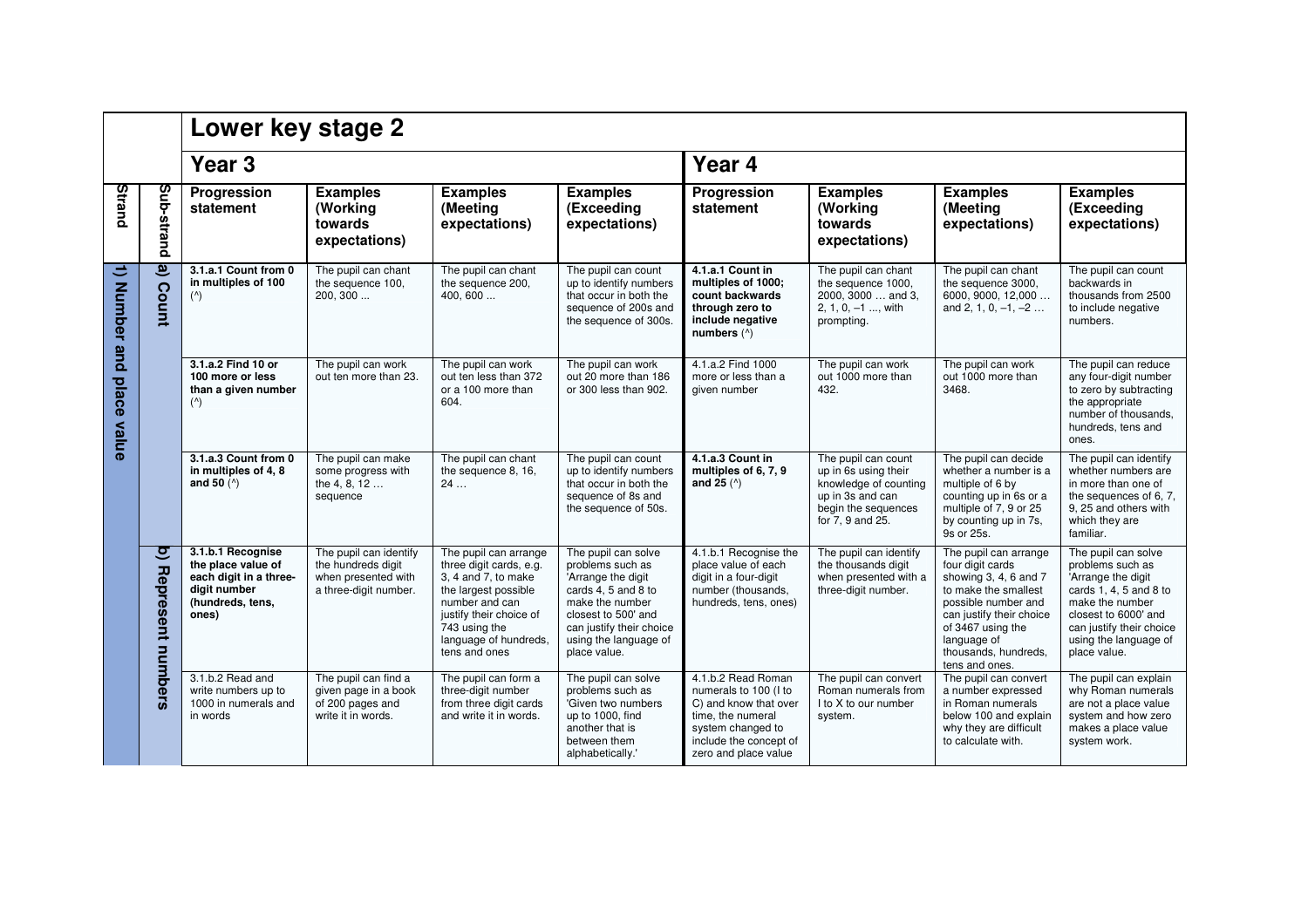|                                                                      | 3.1.b.3 Identify,<br>represent and<br>estimate numbers to<br>1000 using different<br>representations and<br>partitioning in different<br>ways $(+)$ | The pupil can<br>represent some<br>numbers bevond 100<br>in different ways and<br>partition them in at<br>least one way.          | The pupil can partition<br>462 in several ways<br>and draw an<br>appropriate diagram<br>to show each of them.                                            | The pupil can partition<br>a three-digit number<br>and use that to work<br>out its complement to<br>1000, explaining their<br>reasoning using the<br>language of place<br>value.                         | 4.1.b.3 Identify,<br>represent and<br>estimate numbers to<br>10 000 using different<br>representations                                                             | The pupil can choose<br>between 60 and 6000<br>to estimate the<br>number of people in a<br>crowd.                                                | The pupil can choose<br>between 6, 60, 600<br>and 6000 to estimate<br>the size of a crowd.                                                                              | The pupil can solve<br>problems such as<br>'Write in order of size:<br>the number of people<br>watching Arsenal play<br>at the Emirates<br>stadium; the number<br>of cubic centimetres in<br>a cubic metre and the<br>distance in miles to<br>the moon'. |
|----------------------------------------------------------------------|-----------------------------------------------------------------------------------------------------------------------------------------------------|-----------------------------------------------------------------------------------------------------------------------------------|----------------------------------------------------------------------------------------------------------------------------------------------------------|----------------------------------------------------------------------------------------------------------------------------------------------------------------------------------------------------------|--------------------------------------------------------------------------------------------------------------------------------------------------------------------|--------------------------------------------------------------------------------------------------------------------------------------------------|-------------------------------------------------------------------------------------------------------------------------------------------------------------------------|----------------------------------------------------------------------------------------------------------------------------------------------------------------------------------------------------------------------------------------------------------|
| ್ರ<br><u>ompare</u><br><b>Order</b><br>and                           | 3.1.c.1 Compare and<br>order numbers up to<br>1000                                                                                                  | The pupil can choose<br>the smaller number<br>out of 306 and 360.                                                                 | The pupil can place<br>the correct sign $(=, <$<br>and $>$ ) in statements<br>such as between 304<br>and 187 and between<br>425 and 394.                 | The pupil can solve<br>problems in the<br>context of<br>measurement such as<br>ordering the heights of<br>mountains.                                                                                     | 4.1.c.1 Order and<br>compare numbers<br>beyond 1000                                                                                                                | The pupil can choose<br>the smaller number<br>out of 3000 and 1300.                                                                              | The pupil can place<br>the correct sign $(=,$<br>and $>$ ) in statements<br>such as between<br>3004 and 3040 and<br>between 4500 and<br>$4050 + 450.$                   | The pupil can solve<br>problems in the<br>context of<br>measurement such as<br>ordering the lengths of<br>rivers.                                                                                                                                        |
| ु<br><b>propl</b><br>$\boldsymbol{\omega}$<br>olve<br>lems<br>number | 3.1.d.1 Solve<br>number problems<br>and practical<br>problems with<br>number and place<br>value from the Year<br>3 curriculum $(*)$                 | The pupil can solve<br>problems such as 'I<br>have 156 plastic<br>cubes and give away<br>10 of them. How<br>many do I have left?' | The pupil can solve<br>problems such as 'A<br>path is 750 cm long. It<br>is to be paved with<br>slabs of length 50 cm.<br>How many slabs are<br>needed?' | The pupil can solve<br>problems such as 'I<br>have 362 plastic<br>cubes and boxes that<br>will hold 50, 20, 8 or 4<br>at a time. What is the<br>fewest number of<br>boxes I need to box<br>all of them?' | 4.1.d.1 Solve number<br>and practical<br>problems with number<br>and place value from<br>the Year 4 curriculum.<br>with increasingly large<br>positive numbers (*) | The pupil can solve<br>problems such as 'A<br>number has been<br>rounded to the<br>nearest hundred to<br>get 500. What could<br>that number be?' | The pupil can solve<br>problems such as 'A<br>number has been<br>rounded to the<br>nearest hundred to<br>get 3000. What is the<br>largest whole number<br>it could be?' | The pupil can solve<br>problems such as 'I<br>am a number between<br>3000 and 4000. I am<br>a multiple of 25 and of<br>9. When I am rounded<br>to the nearest<br>hundred my digits add<br>to 7. What number am<br>12                                     |
| $\bullet$<br>E<br><u>mbers</u><br>Round                              | 3.1.e.1 Round whole<br>numbers up to 100 to<br>the nearest 10 $(+)$                                                                                 | The pupil can round<br>18 to the nearest 10<br>with supporting<br>number line.                                                    | The pupil can round<br>28 to the nearest 10.                                                                                                             | The pupil can explain<br>why 28 rounds to 30<br>and 23 rounds to 20<br>to the nearest 10.                                                                                                                | 4.1.e.1 Round whole<br>numbers to 10,000<br>to the nearest 10,<br>100 or 1000 (*)                                                                                  | The pupil can round<br>678 to the nearest<br>ten.                                                                                                | The pupil can round<br>8076 to the nearest<br>hundred.                                                                                                                  | The pupil can round<br>8074 to the nearest<br>50.                                                                                                                                                                                                        |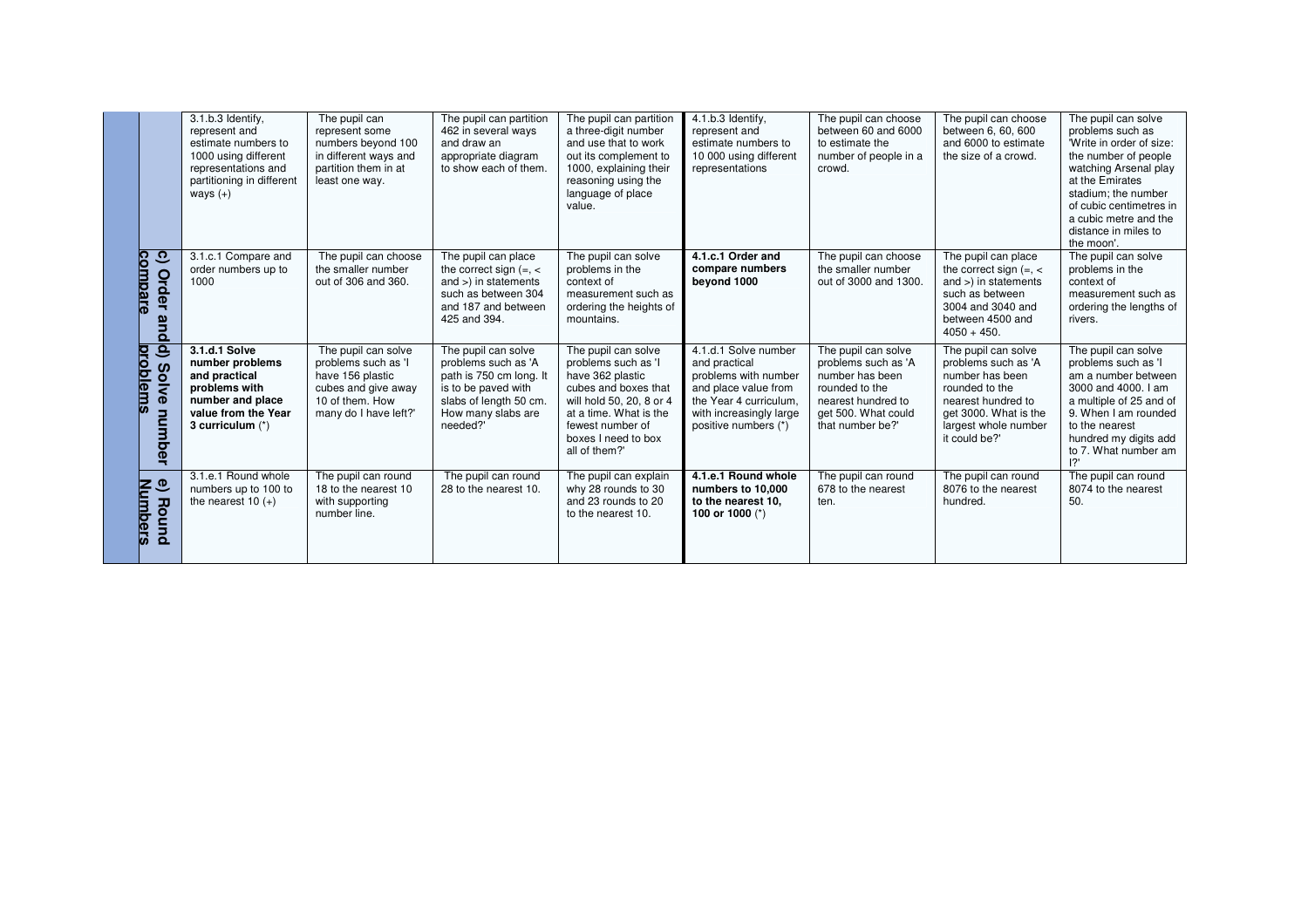|                       |                                              | <b>Upper key stage 2</b>                                                                                                    |                                                                                                                                                                   |                                                                                                                              |                                                                                                                                                                     |                                                                                                                                   |                                                                                                                                                                         |                                                                                                                                                                                                                |                                                                                                                                                                               |  |
|-----------------------|----------------------------------------------|-----------------------------------------------------------------------------------------------------------------------------|-------------------------------------------------------------------------------------------------------------------------------------------------------------------|------------------------------------------------------------------------------------------------------------------------------|---------------------------------------------------------------------------------------------------------------------------------------------------------------------|-----------------------------------------------------------------------------------------------------------------------------------|-------------------------------------------------------------------------------------------------------------------------------------------------------------------------|----------------------------------------------------------------------------------------------------------------------------------------------------------------------------------------------------------------|-------------------------------------------------------------------------------------------------------------------------------------------------------------------------------|--|
|                       |                                              | Year 5                                                                                                                      |                                                                                                                                                                   |                                                                                                                              |                                                                                                                                                                     | Year <sub>6</sub>                                                                                                                 |                                                                                                                                                                         |                                                                                                                                                                                                                |                                                                                                                                                                               |  |
| Strand                | pup-strand                                   | Progression<br>statement                                                                                                    | <b>Examples</b><br>(Working<br>towards<br>expectations)                                                                                                           | <b>Examples</b><br>(Meeting<br>expectations)                                                                                 | <b>Examples</b><br>(Exceeding<br>expectations)                                                                                                                      | Progression<br>statement                                                                                                          | <b>Examples</b><br>(Working<br>towards<br>expectations)                                                                                                                 | <b>Examples</b><br>(Meeting<br>expectations)                                                                                                                                                                   | <b>Examples</b><br>(Exceeding<br>expectations)                                                                                                                                |  |
| ਦ<br><b>Number</b>    | $\widehat{\mathbf{e}}$<br>Count              | 5.1.a.1 Count<br>forwards and<br>backwards with<br>positive and<br>negative whole<br>numbers, including<br>through zero (^) | The pupil can<br>continue the<br>sequence $-1, 0, 1$                                                                                                              | The pupil can<br>continue the<br>sequence $-3, -2, -1$<br>$\ddotsc$                                                          | The pupil can solve<br>problems such as<br>'Does the sequence -<br>$11, -6, -1$ pass<br>through 91?'                                                                | 6.1.a.1 Calculate<br>intervals across<br>zero $(^\wedge)$                                                                         | The pupil can work<br>out the difference<br>between -8 and zero.                                                                                                        | The pupil can work<br>out the difference<br>between 4 and -5.                                                                                                                                                  | The pupil can work<br>out the connection<br>between finding the<br>difference between<br>negative numbers and<br>subtracting them.                                            |  |
| and<br>place<br>value |                                              | 5.1.a.2 Count<br>forwards or<br>backwards in steps of<br>powers of 10 for any<br>given number to 1<br>000 000               | The pupil can count<br>backwards from<br>34,875 in steps of<br>1000.                                                                                              | The pupil can count<br>backwards from<br>962,471 in steps of<br>100,000, 10,000,<br>1000, 100 and 10.                        | The pupil can reduce<br>any six-digit number<br>to zero by subtracting<br>the appropriate<br>number of each of the<br>appropriate powers of<br>10.                  | 6.1.a.2 Consolidate<br>counting forwards or<br>backwards in steps of<br>powers of 10 for any<br>given number to 1<br>$000000 (+)$ | The pupil can count<br>backwards from<br>374,920 in steps of<br>10,000.                                                                                                 | The pupil can count<br>backwards from<br>902,401 in steps of<br>100,000, 10,000,<br>1000, 100 and 10.                                                                                                          | The pupil can reduce<br>any number to zero by<br>subtracting the<br>appropriate number of<br>each of the<br>appropriate powers of<br>10.                                      |  |
|                       |                                              | 5.1.a.3 Continue to<br>count in any multiples<br>of 2 to 10, 25 and 50<br>$(+)$                                             | The pupil can count<br>up in 6s and 9s using<br>their knowledge of<br>counting up in 3s, and<br>in 8s using their<br>knowledge of<br>counting up in 2s and<br>4s. | The pupil can decide<br>whether a number is a<br>multiple of any<br>number by counting<br>up in multiples of that<br>number. | The pupil can identify<br>whether numbers are<br>in more than one of<br>the sequences with<br>which they are<br>familiar, developing<br>strategies for<br>deciding. | 6.1.a.3 Consolidate<br>counting in multiples<br>of 2, through to 10, 25<br>and $50 (+)$                                           | The pupil can count<br>up in 6s, 9s and 12s<br>using their knowledge<br>of counting up in 3s.<br>and in 12s using their<br>knowledge of<br>counting up in 4s and<br>6s. | The pupil can decide<br>whether a number is a<br>multiple of any<br>number by counting<br>up in multiples of that<br>number, developing<br>more efficient<br>strategies than<br>enumerating every<br>multiple. | The pupil can identify<br>whether numbers are<br>in more than one of<br>the sequences with<br>which they are<br>familiar, developing<br>efficient strategies for<br>deciding. |  |
|                       | $\overline{\mathsf{c}}$<br>Represent numbers | 5.1.b.1 Read and<br>write numbers to at<br>least 1 000 000 and<br>determine the value<br>of each digit $(^{\wedge})$        | The pupil can read<br>and write numbers to<br>1,000,000 that are<br>multiples of 100.                                                                             | The pupil can form a<br>number with up to six<br>digit cards and write it<br>in words.                                       | The pupil can write<br>the number of<br>megabytes on a<br>memory stick in words<br>and numerals.                                                                    | 6.1.b.1 Read and<br>write numbers to 10<br>000 000 and<br>determine the value of<br>digits $(^{\wedge})$                          | The pupil can read<br>and write numbers to<br>ten million that are<br>multiples of 100.                                                                                 | The pupil can form a<br>number with up to<br>seven digit cards and<br>write it in words.                                                                                                                       | The pupil can relate<br>megabytes, gigabytes<br>and terabytes and<br>express each in terms<br>of the others.                                                                  |  |
|                       |                                              | 5.1.b.2 Read Roman<br>numerals to 1000 (M)<br>and recognise years<br>written in Roman<br>numerals                           | The pupil can<br>interpret the numbers<br>from 1 to 20 using<br>Roman numerals, and<br>interpret the year<br>1900 written using<br>Roman numerals.                | The pupil can<br>interpret the date<br>written using Roman<br>numerals and identify<br>the year a film was<br>made.          | The pupil can explain<br>why calculation with<br>large numbers is<br>difficult with Roman<br>numerals.                                                              | 6.1.b.2 Consolidate<br>reading Roman<br>numerals to 1000 (M)<br>and recognising years<br>written in Roman<br>numerals $(+)$       | The pupil can write<br>the numbers from 1 to<br>20 using Roman<br>numerals, and write<br>the year 2100 using<br>Roman numerals.                                         | The pupil can write<br>the date using Roman<br>numerals and identify<br>the year a film was<br>made.                                                                                                           | The pupil can explain<br>why calculation with<br>large numbers is<br>difficult with Roman<br>numerals and how our<br>place value system is<br>better for doing so.            |  |